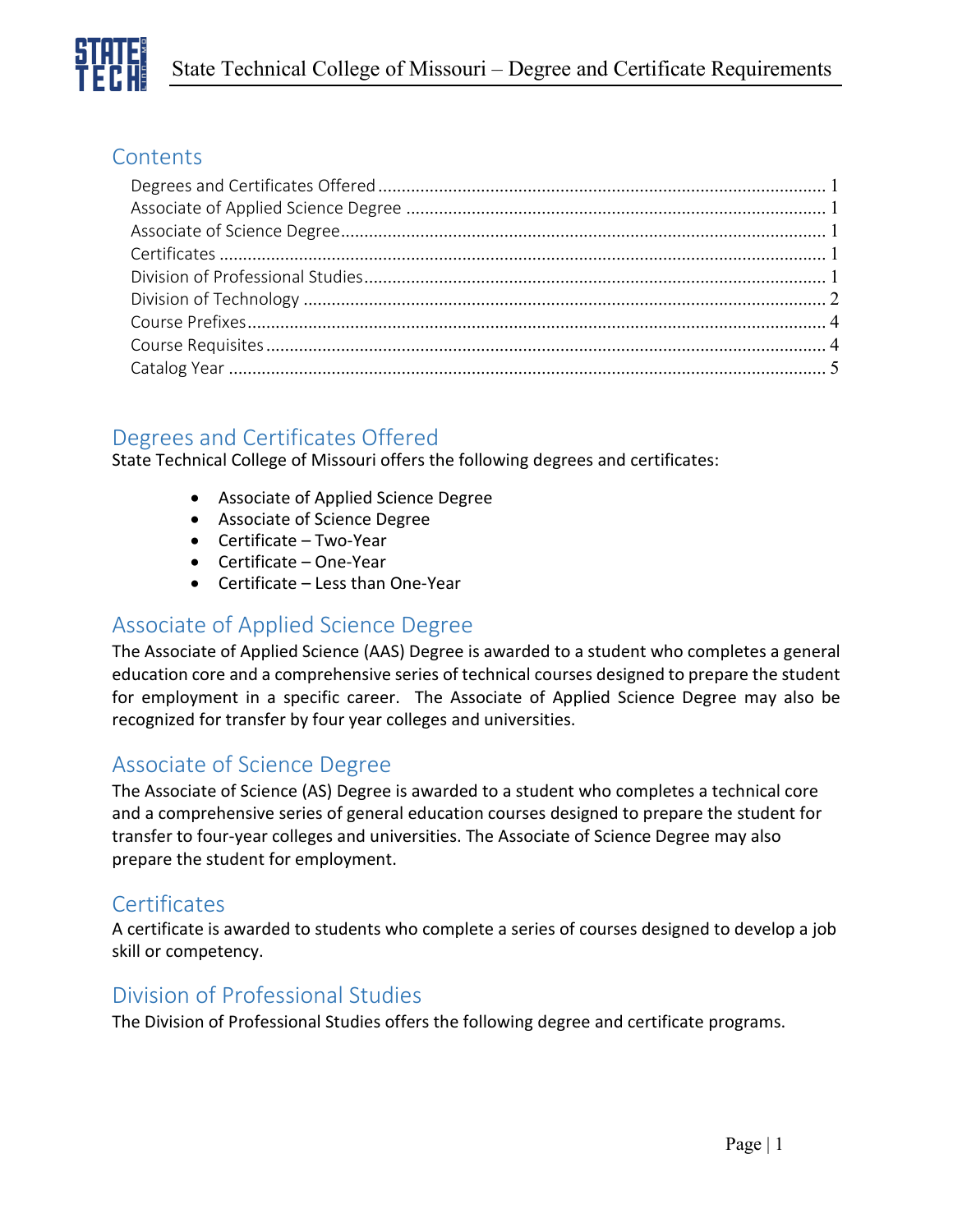## **Associate of Applied Science Degrees:**

Business Administration General Option Accounting Option Agribusiness Option Digital Marketing Option Technical Specialty Option Computer Application Development Medical Radiologic Technology Networking Systems Technology Nursing Physical Therapist Assistant

**Associate of Science Degree:**

Business

## **Certificates:**

Business Administration – One-Year Dental Assisting Technology – One-Year Networking Systems Technology – One-Year Practical Nursing Technology – One-Year

## <span id="page-1-0"></span>Division of Technology

The Division of Technology offers the following degree and certificate programs.

## **Associate of Applied Science Degrees:**

Automation & Robotics Technology Automotive Collision Technology Automotive Technology General Option Electric/Hybrid Vehicle Option High Performance Option Light-Duty Diesel Option Aviation Maintenance Civil Construction Technology Civil Engineering Technology Commercial Turf & Grounds Management Drafting and Design Engineering Technology Electric Power Generation Technology Electrical Distribution Systems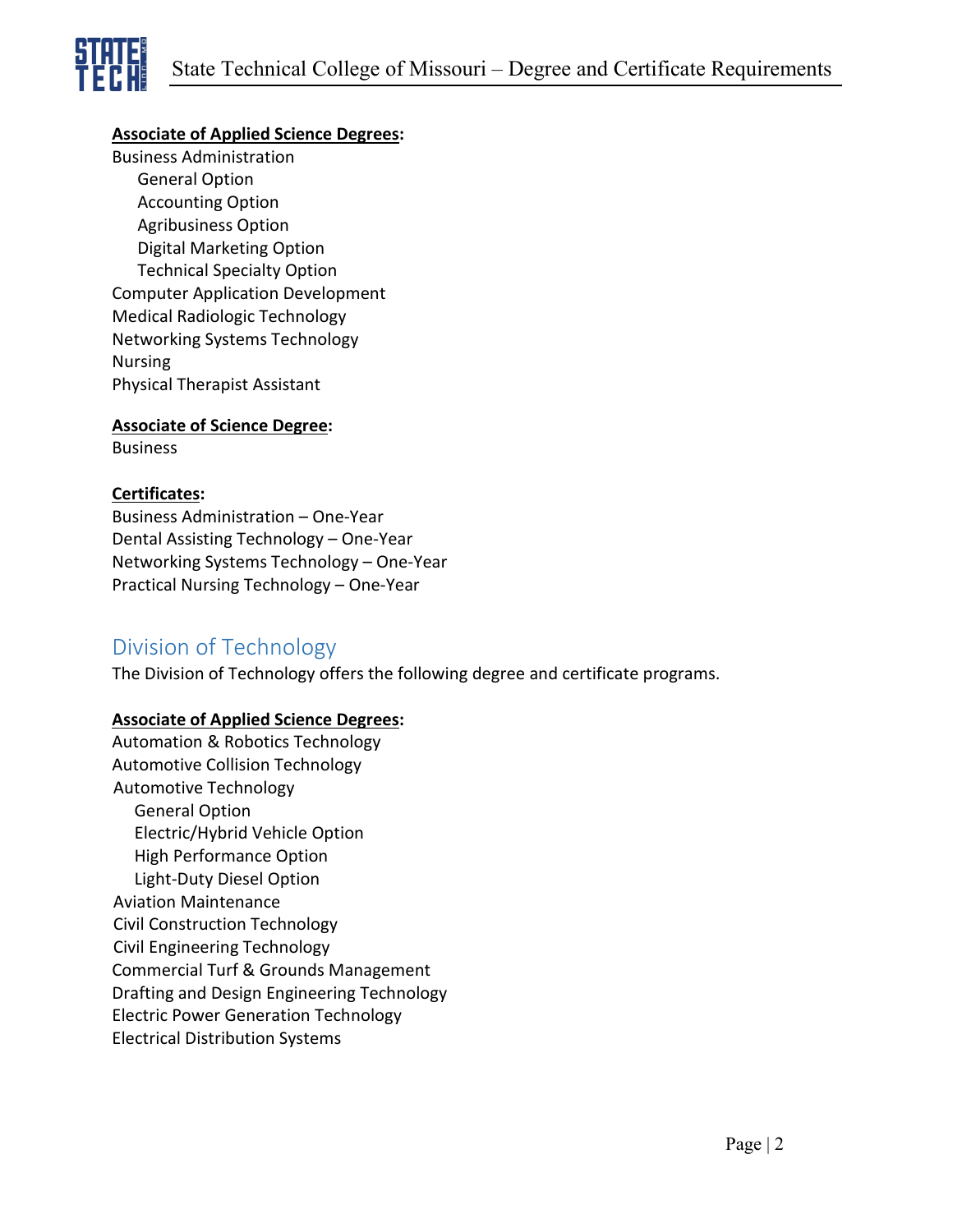

Electronics Engineering Technology General Option Biomedical Engineering Technology Option Electrical Technology General Technology Heating, Ventilation, & Air Conditioning Technology Heavy Equipment Technology General Option CAT Dealer Service Technician Option Medium/Heavy Truck Technology Nuclear Technology Radiation Protection Option Reactor Operations Option Powersports Technology General Option Agriculture & Turf Equipment Option Power Generation Technology Precision Machining Technology Utility Systems Technician Welding Technology

#### **Certificates:**

Automotive Collison Technology Refinishing & Non-Structural Repair – One-Year Structural & Mechanical Repair – One-Year Automotive Technology General Automotive – One-Year Maintenance & Light Repair – One-Year Aviation Maintenance Powerplant – One-Year Airframe – One-Year Commercial Turf & Grounds Management Turfgrass Management – One-Year Landscape Management – One-Year Electric Power Generation Technology – Less than One-Year Electronics Engineering Technology Biomedical Equipment Technology – Less than One-Year Electrical Technology Electromechanical – One-Year General Technology – Less than One-Year Heavy Equipment Operations – One-Year Powersports Technology Basic – One-Year Advanced – One-Year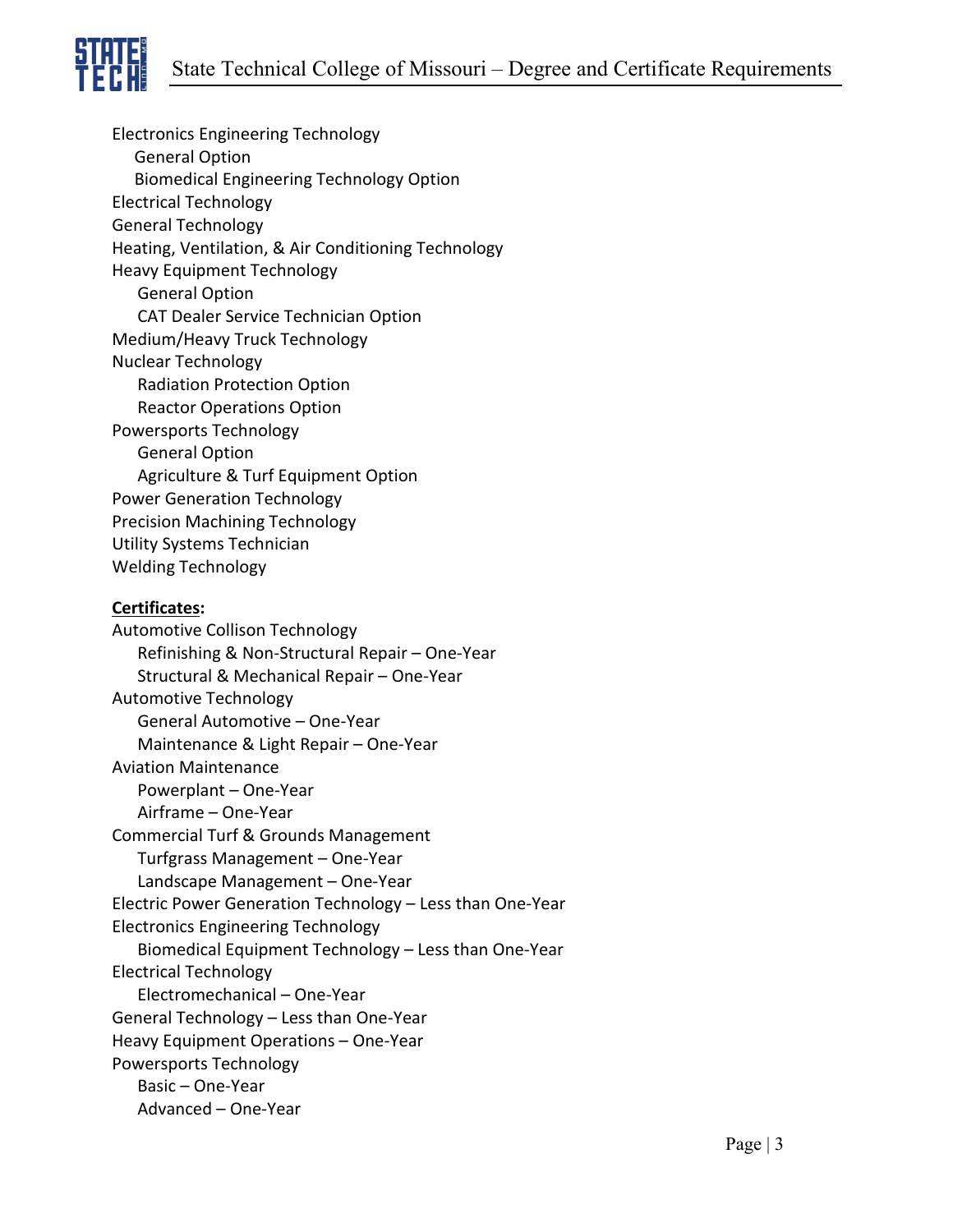

Welding Technology Entry-Level Welding – Less than One-Year Advanced-Level Welding – One-Year

## <span id="page-3-0"></span>Course Prefixes

The following is a list of the course prefixes and definitions included in this catalog.

| <b>ACC</b> | Accounting                                  | <b>HET</b> | <b>Heavy Equipment Technology</b>     |
|------------|---------------------------------------------|------------|---------------------------------------|
| <b>ACT</b> | <b>Automotive Collision Technology</b>      | <b>HST</b> | History                               |
| <b>AGR</b> | Agriculture                                 | <b>HVT</b> | Heating, Ventilation, & Air           |
|            |                                             |            | <b>Conditioning Technology</b>        |
| <b>AMT</b> | <b>Automotive Technology</b>                | <b>MAT</b> | <b>Mathematics</b>                    |
| <b>ASC</b> | <b>Associated Science Course</b>            | <b>MHT</b> | Medium/Heavy Truck Technology         |
| <b>AUT</b> | <b>Automation &amp; Robotics Technology</b> | <b>MRT</b> | <b>Medical Radiologic Technology</b>  |
| <b>BUS</b> | <b>Business Administration</b>              | <b>NST</b> | Networking Systems Technology         |
| <b>CAT</b> | CAT Dealer Service Technician (HET          | <b>NUC</b> | Nuclear Technology                    |
|            | Option)                                     |            |                                       |
| <b>CIV</b> | <b>Civil Construction Technology</b>        | <b>NUR</b> | <b>Nursing</b>                        |
| <b>COM</b> | Communication                               | <b>PHY</b> | Physics                               |
| <b>CPP</b> | <b>Computer Application Development</b>     | <b>PMT</b> | <b>Precision Machining Technology</b> |
| <b>CTG</b> | <b>Commercial Turf &amp; Grounds</b>        | <b>PSC</b> | <b>American Government</b>            |
|            | Management                                  |            |                                       |
| <b>CVT</b> | Civil Engineering Technology                | <b>PST</b> | Powersports Technology                |
| <b>DAT</b> | <b>Dental Assisting Technology</b>          | <b>PSY</b> | Psychology                            |
| <b>DDT</b> | Drafting and Design Engineering             | <b>PTA</b> | <b>Physical Therapist Assistant</b>   |
|            | Technology                                  |            |                                       |
| <b>EDS</b> | <b>Electrical Distribution Systems</b>      | <b>PWR</b> | <b>Power Generation Technology</b>    |
| EET        | <b>Electronics Engineering Technology</b>   | SCI        | Science                               |
| <b>ELE</b> | <b>Electrical Technology</b>                | <b>SEM</b> | Seminar                               |
| <b>EMS</b> | Engineering/Mathematics/Science             | <b>SPM</b> | Self-paced Mathematics                |
| <b>EPG</b> | <b>Electric Power Generation Technology</b> | <b>TAM</b> | <b>Aviation Maintenance</b>           |
| <b>GNT</b> | <b>General Technology</b>                   | <b>UST</b> | Utility Systems Technician            |
| <b>HEO</b> | <b>Heavy Equipment Operations</b>           | <b>WLT</b> | <b>Welding Technology</b>             |

## <span id="page-3-1"></span>Course Requisites

Some courses at State Technical College of Missouri have prerequisite, co-requisite, and/or concurrent requisite requirements. Requisite requirements are included in the course description for each course to which they apply. Enrollment in a course with a requisite requirement is not permitted until the requisite requirement is satisfied. The various types of course requisites are defined below: